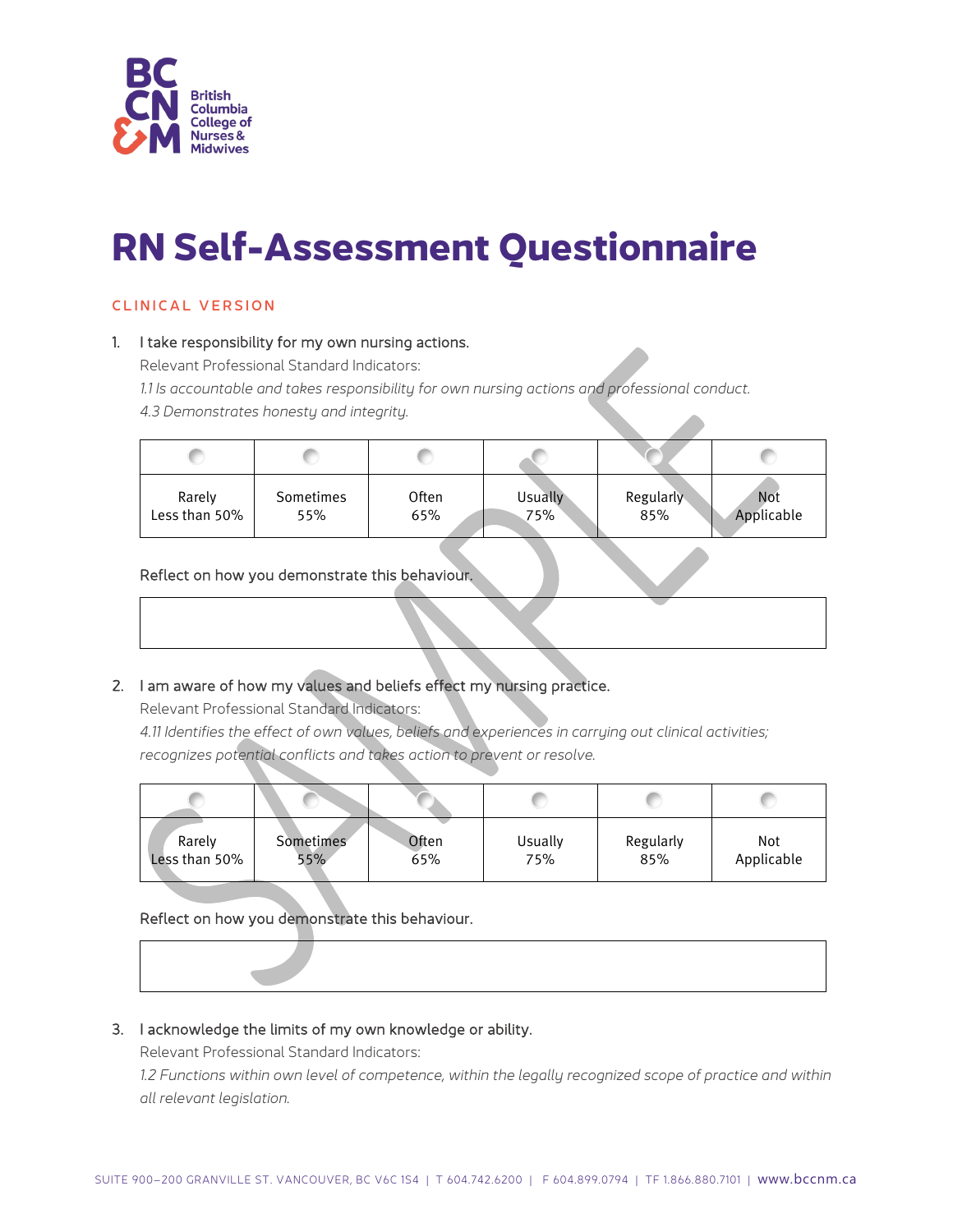*2.2 Knows how and where to access information to support the provision of safe, competent and ethical client care.*

| Rarely        | Sometimes | Often | Usually | Regularly | Not        |
|---------------|-----------|-------|---------|-----------|------------|
| Less than 50% | 55%       | 65%   | 75%     | 85%       | Applicable |

#### Reflect on how you demonstrate this behaviour.

# 4. I show initiative for my own learning.

Relevant Professional Standard Indicators:

*1.3 Assesses own practice and undertakes activities to improve practice and meet identified learning goals on an ongoing basis.*

| Rarely        | Sometimes | <b>Often</b> | Usually | Regularly | Not        |
|---------------|-----------|--------------|---------|-----------|------------|
| Less than 50% | 55%       | 65%          | 75%     | 85%       | Applicable |

# Reflect on how you demonstrate this behaviour.

# 5. I show willingness to participate in changes that improve client care and/or nursing practice.

Relevant Professional Standard Indicators:

*1.4 Takes action to promote the provision of safe, appropriate and ethical care.*

*3.7 Participates in changes that improve client care and nursing practice.*

| Rarely        | Sometimes | Often | Usually | Regularly | Not        |
|---------------|-----------|-------|---------|-----------|------------|
| Less than 50% | 55%       | 65%   | 75%     | 85%       | Applicable |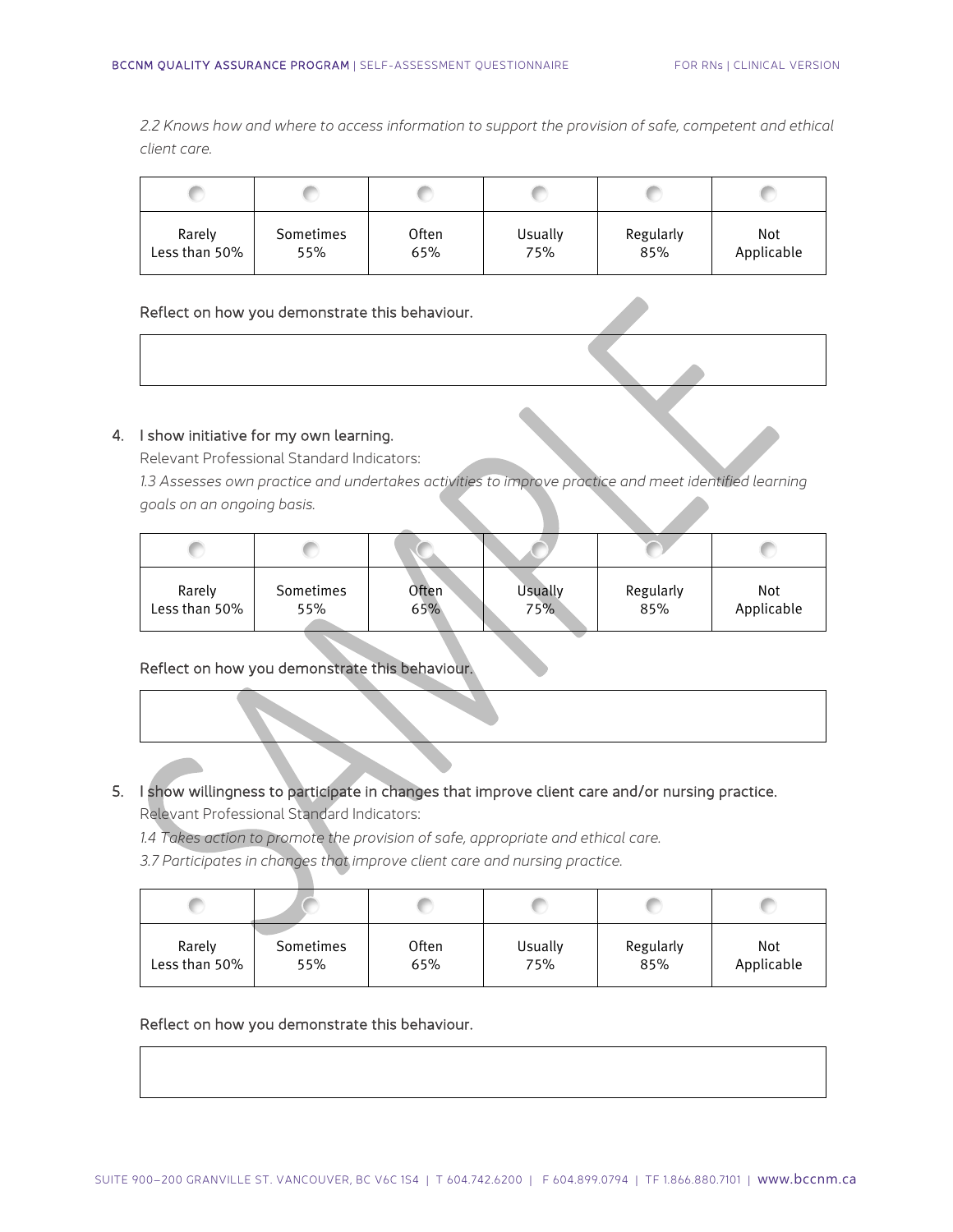#### 6. I use honesty and tact when conveying information.

Relevant Professional Standard Indicators:

*2.13 Communicates appropriately in interactions with clients, colleagues, students, and others.*

*4.7 Promotes and maintains respectful communication in all professional interactions.*

| Rarely        | Sometimes | <b>Often</b> | Usually | Regularly | Not        |
|---------------|-----------|--------------|---------|-----------|------------|
| Less than 50% | 55%       | 65%          | 75%     | 85%       | Applicable |

# Reflect on how you demonstrate this behaviour.

#### 7. I use clear verbal communication (e.g. language, speed, amount of information).

Relevant Professional Standard Indicators:

*3.1 Communicates, collaborates, and consults with clients and other members of the health care team about the client's care.*

*2.13 Communicates appropriately in interactions with clients, colleagues, students, and others.*

| 85%<br>Less than 50%<br>75%<br>55%<br>65% | Rarely | <b>Sometimes</b> | Often | <b>Usually</b> | Regularly | Not<br>Applicable |
|-------------------------------------------|--------|------------------|-------|----------------|-----------|-------------------|

## Reflect on how you demonstrate this behaviour.

## 8. I listen and respond to others respectfully.

Relevant Professional Standard Indicators:

*2.13 Communicates appropriately in interactions with clients, colleagues, students, and others.*

*4.7 Promotes and maintains respectful communication in all professional interactions.*

| Rarely        | Sometimes | Often | Usually | Regularly | Not        |
|---------------|-----------|-------|---------|-----------|------------|
| Less than 50% | 55%       | 65%   | 75%     | 85%       | Applicable |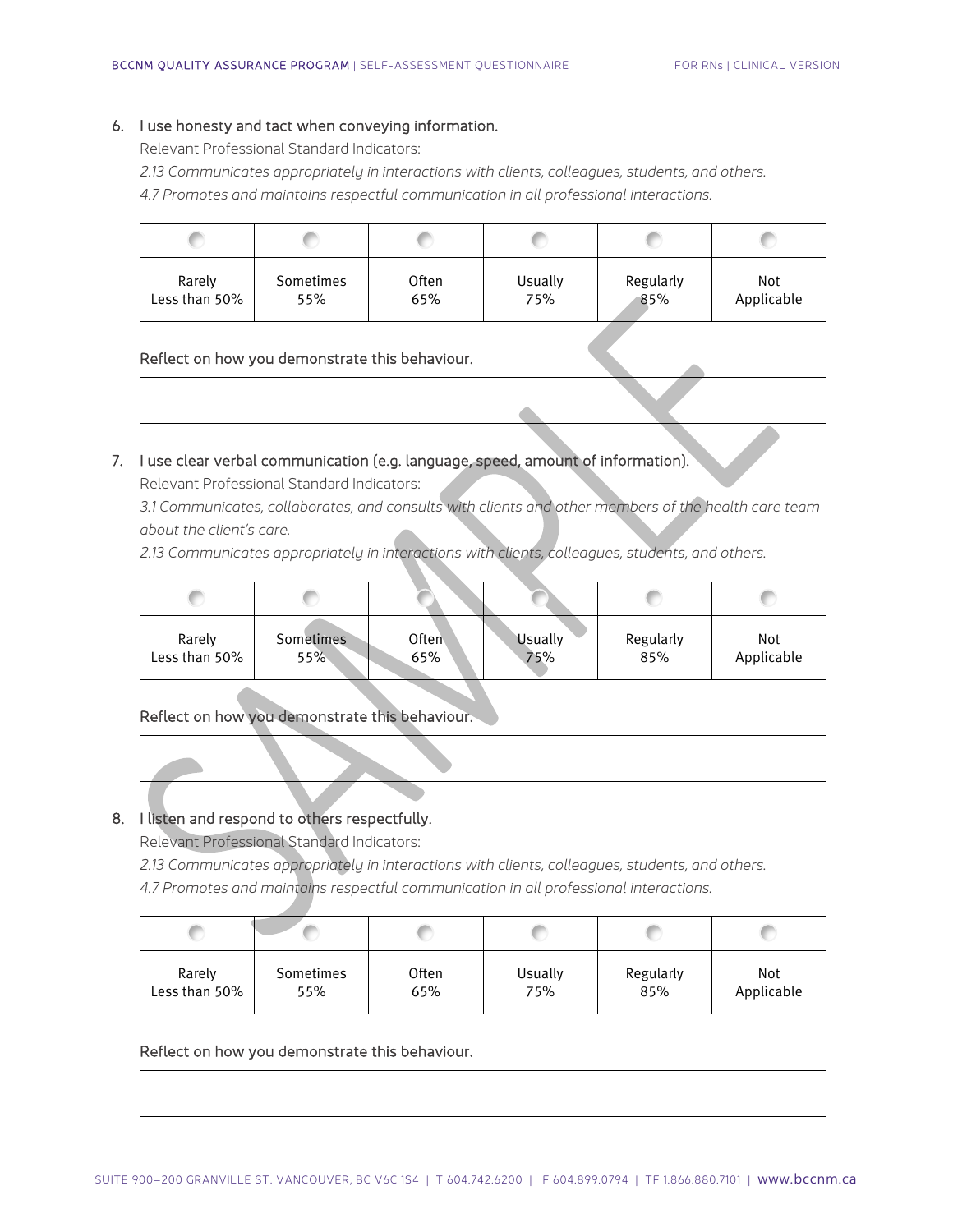# 9. I compose clear and useful written/electronic communication (e.g. progress notes, written handover reports, care plans).

Relevant Professional Standard Indicators:

*2.6 Communicates client status, using verifiable information, in terminology used in the practice setting. 2.11 Documents timely and appropriate reports of assessments, decisions about client status, plans, interventions, and client outcomes.*

| Rarely        | Sometimes | <b>Often</b> | Usually | Regularly | Not        |
|---------------|-----------|--------------|---------|-----------|------------|
| Less than 50% | 55%       | 65%          | 75%     | 85%       | Applicable |

## Reflect on how you demonstrate this behaviour.

# 10. I consult with other health care professionals about client care when indicated.

Relevant Professional Standard Indicators:

*3.1 Communicates, collaborates, and consults with clients and other members of the health care team about the client's care.*

*2.6 Communicates client status, using verifiable information, in terminology used in the practice setting.*

| Rarely        | Sometimes | Often | Usually | Regularly | Not        |
|---------------|-----------|-------|---------|-----------|------------|
| Less than 50% | 55%       | 65%   | 75%     | 85%       | Applicable |

Reflect on how you demonstrate this behaviour.

l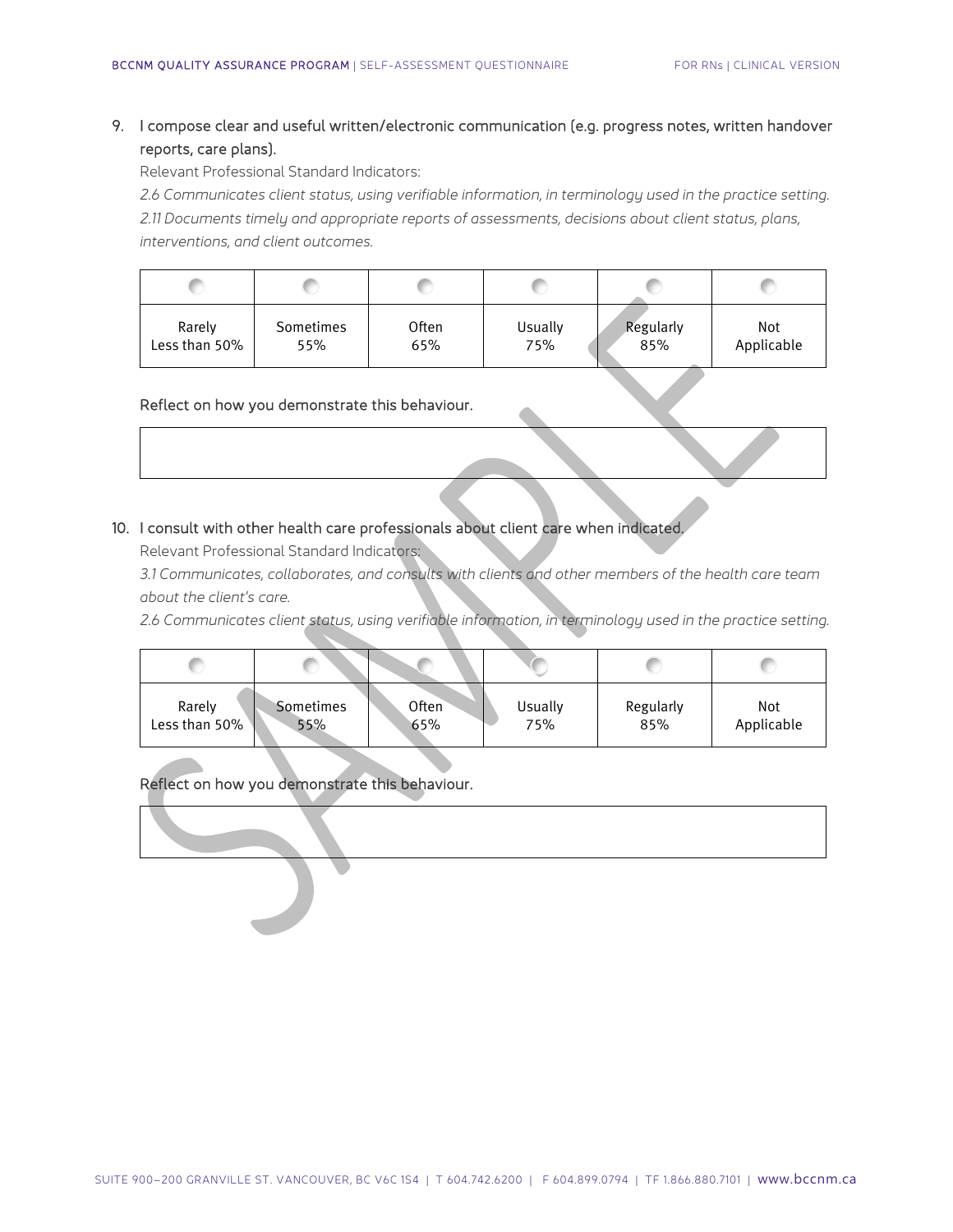# 11. I collaborate with clients and their families about their care.

Relevant Professional Standard Indicators:

*2.8 Sets client-centered priorities when planning and providing care.*

*3.1 Communicates, collaborates, and consults with clients and other members of the health care team about the client's care.*

| Rarely        | Sometimes | Often | Usually | Regularly | Not        |
|---------------|-----------|-------|---------|-----------|------------|
| Less than 50% | 55%       | 65%   | 75%     | 85%       | Applicable |

#### Reflect on how you demonstrate this behaviour.

# 12. I collaborate with other members of the healthcare team to provide client care.

Relevant Professional Standard Indicators:

*3.1 Communicates, collaborates, and consults with clients and other members of the health care team about the client's care.*

| Rarely        | <b>Sometimes</b> | Often <sup>1</sup> | Usually | Regularly | Not        |
|---------------|------------------|--------------------|---------|-----------|------------|
| Less than 50% | 55%              | 65%                | 75%     | 85%       | Applicable |

# Reflect on how you demonstrate this behaviour.

# 13. I show willingness to guide or teach others.

Relevant Professional Standard Indicators:

*3.6 Instructs and guides other members of the healthcare team to meet client care needs.*

*2.12 Shares nursing knowledge with clients, colleagues, students, and others.*

| Rarely        | Sometimes | Often | Usually | Regularly | Not        |
|---------------|-----------|-------|---------|-----------|------------|
| Less than 50% | 55%       | 65%   | 75%     | 85%       | Applicable |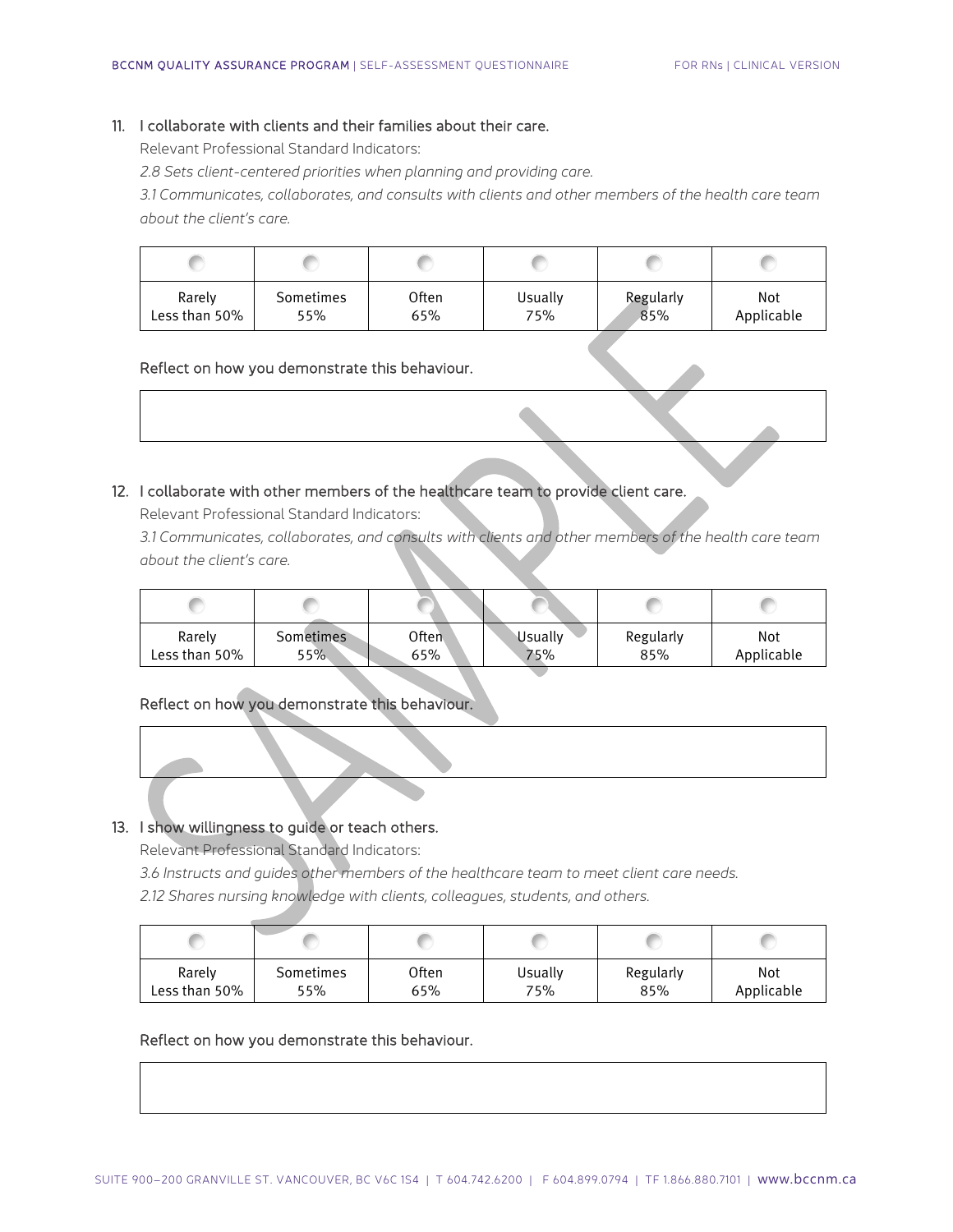#### 14. I treat colleagues in a respectful manner.

Relevant Professional Standard Indicators:

*4.8 Treats colleagues, students and other health care workers in a respectful manner.*

*4.9 Recognizes and respects the contribution of others on the health care team.*

| Rarely        | Sometimes | Often | Usually | Regularly | Not        |
|---------------|-----------|-------|---------|-----------|------------|
| Less than 50% | 55%       | 65%   | 75%     | 85%       | Applicable |

#### Reflect on how you demonstrate this behaviour.

#### 15. I treat students in a respectful manner.

Relevant Professional Standard Indicators:

*4.8 Treats colleagues, students and other health care workers in a respectful manner.*

*4.9 Recognizes and respects the contribution of others on the health care team.*

| Rarely        | Sometimes | <b>Often</b> | Usually | Regularly | Not        |
|---------------|-----------|--------------|---------|-----------|------------|
| Less than 50% | 55%       | 65%          | 75%     | 85%       | Applicable |

#### Reflect on how you demonstrate this behaviour.

| 16. I attend to client needs holistically, considering their physical, mental/emotional, spiritual, and |
|---------------------------------------------------------------------------------------------------------|
| المناوية والمترافع والمناويات                                                                           |

#### cultural needs.

Relevant Professional Standard Indicators:

*4.1 Makes the client the primary concern when providing nursing care.*

*4.2 Provides care in a manner that preserves and protects client dignity.*

| Rarely        | Sometimes | Often | Usually | Regularly | Not        |
|---------------|-----------|-------|---------|-----------|------------|
| Less than 50% | 55%       | 65%   | 75%     | 85%       | Applicable |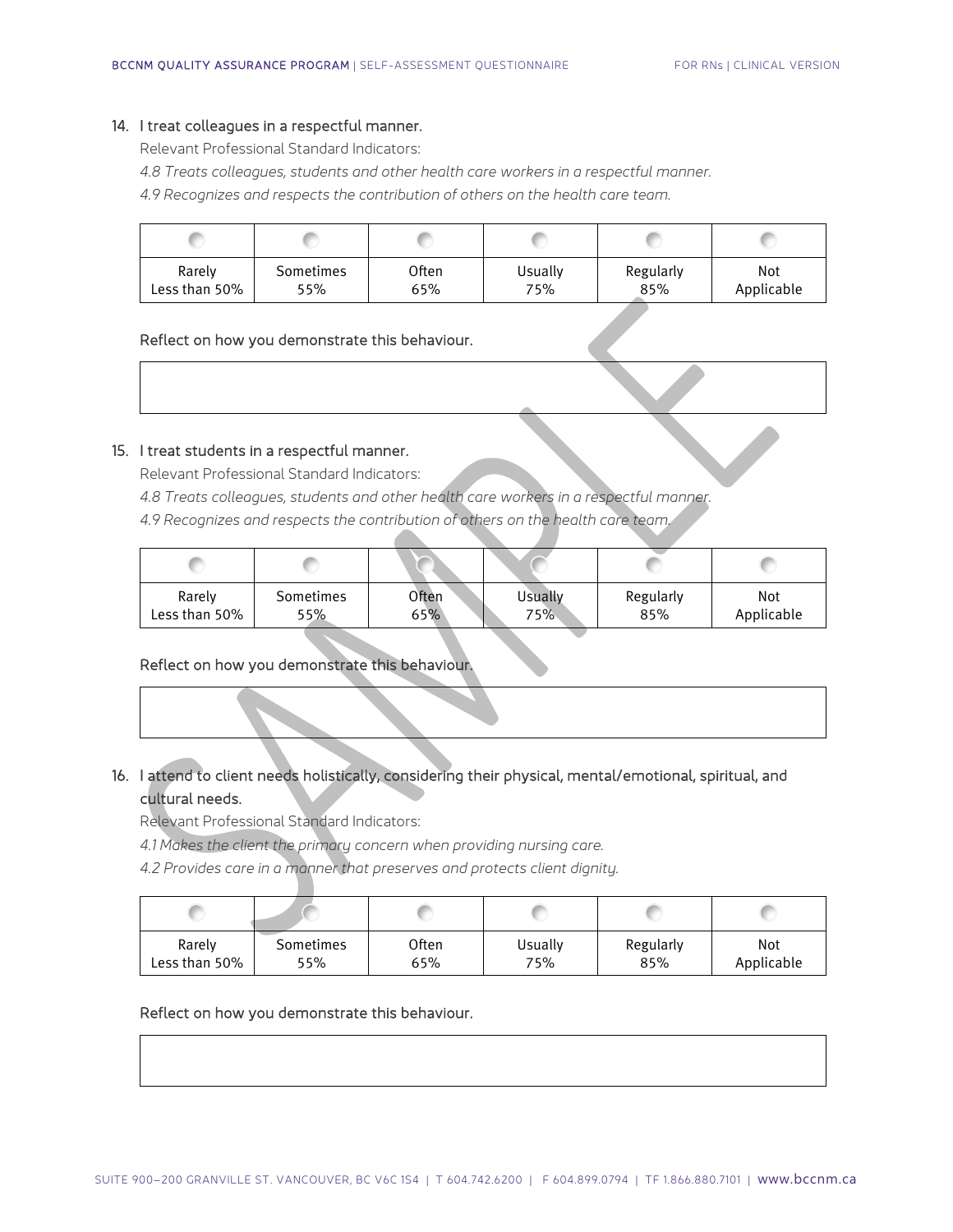## 17. I treat clients and their families with respect.

Relevant Professional Standard Indicators:

*4.7 Promotes and maintains respectful communication in all professional interactions.*

| Rarely        | Sometimes | Often | Usually | Regularly | Not        |
|---------------|-----------|-------|---------|-----------|------------|
| Less than 50% | 55%       | 65%   | 75%     | 85%       | Applicable |

#### Reflect on how you demonstrate this behaviour.

# 18. I maintain confidentiality of client information.

Relevant Professional Standard Indicators:

*4.5. Protects client privacy and confidentiality.*

| Rarely        | Sometimes | Often | Usually | Regularly | Not        |
|---------------|-----------|-------|---------|-----------|------------|
| Less than 50% | 55%       | 65%   | 75%     | 85%       | Applicable |

#### Reflect on how you demonstrate this behaviour.

| 19. I demonstrate competent and appropriate use of digital technologies (e.g., electronic health and |
|------------------------------------------------------------------------------------------------------|
| medical records, telehealth, social media and messaging applications).                               |

Relevant Professional Standard Indicators:

*1.3 Assesses own practice and undertakes activities to improve practice and meet identified learning goals on an ongoing basis.*

*2.2 Knows how and where to access information to support the provision of safe, competent and ethical client care.*

| Rarely        | Sometimes | Often | Usually | Regularly | Not        |
|---------------|-----------|-------|---------|-----------|------------|
| Less than 50% | 55%       | 65%   | 75%     | 85%       | Applicable |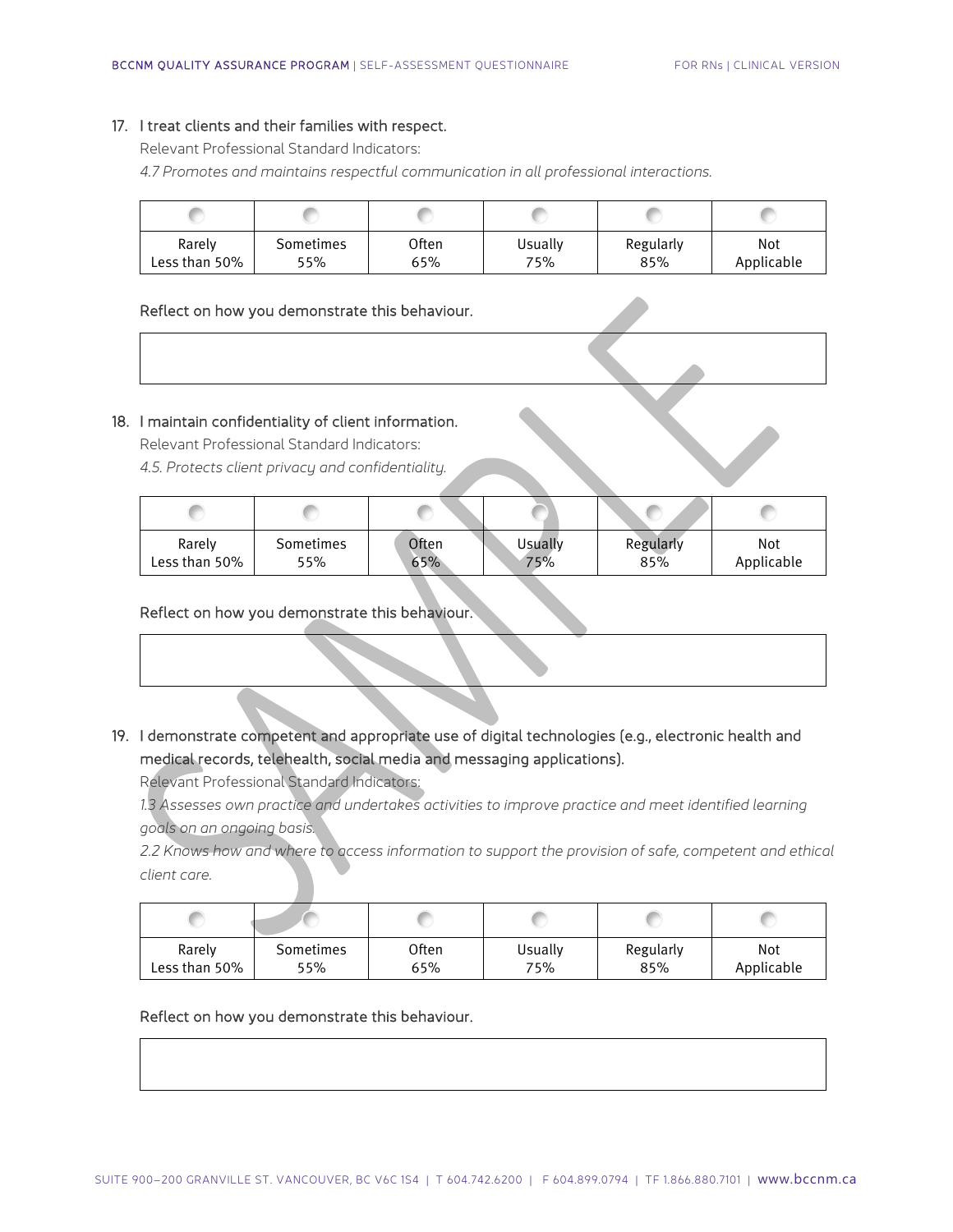#### 20. I establish appropriate boundaries in nurse-client relationships.

Relevant Professional Standard Indicators:

*4.13 Initiates, maintains and terminates nurse-client relationships in an appropriate manner.*

| Rarely        | Sometimes | Often | Usually | Regularly | Not        |
|---------------|-----------|-------|---------|-----------|------------|
| Less than 50% | 55%       | 65%   | 75%     | 85%       | Applicable |

#### Reflect on how you demonstrate this behaviour.

## 21. I take action to address ethical issues.

Relevant Professional Standard Indicators:

*4.12 Identifies ethical issues; consults with the appropriate person or body; takes action to resolve and evaluates the effectiveness of actions.*

| Rarely        | Sometimes | Often | Usually | Regularly | Not        |
|---------------|-----------|-------|---------|-----------|------------|
| Less than 50% | 55%       | 65%   | 75%     | 85%       | Applicable |

#### Reflect on how you demonstrate this behaviour.

# 22. I reflect on how my beliefs, values, biases, conduct and position of power as a healthcare provider may impact Indigenous clients' health care experiences.

Relevant Professional Standard Indicators:

*4.2 Provides care in a manner that preserves and protects client dignity.*

*4.11 Identifies the effects of own values, beliefs and experiences in carrying out clinical activities;* 

*recognizes potential conflicts and takes action to prevent or resolve.*

| Rarely        | Sometimes | Often | Usually | Regularly | Not        |
|---------------|-----------|-------|---------|-----------|------------|
| Less than 50% | 55%       | 65%   | 75%     | 85%       | Applicable |